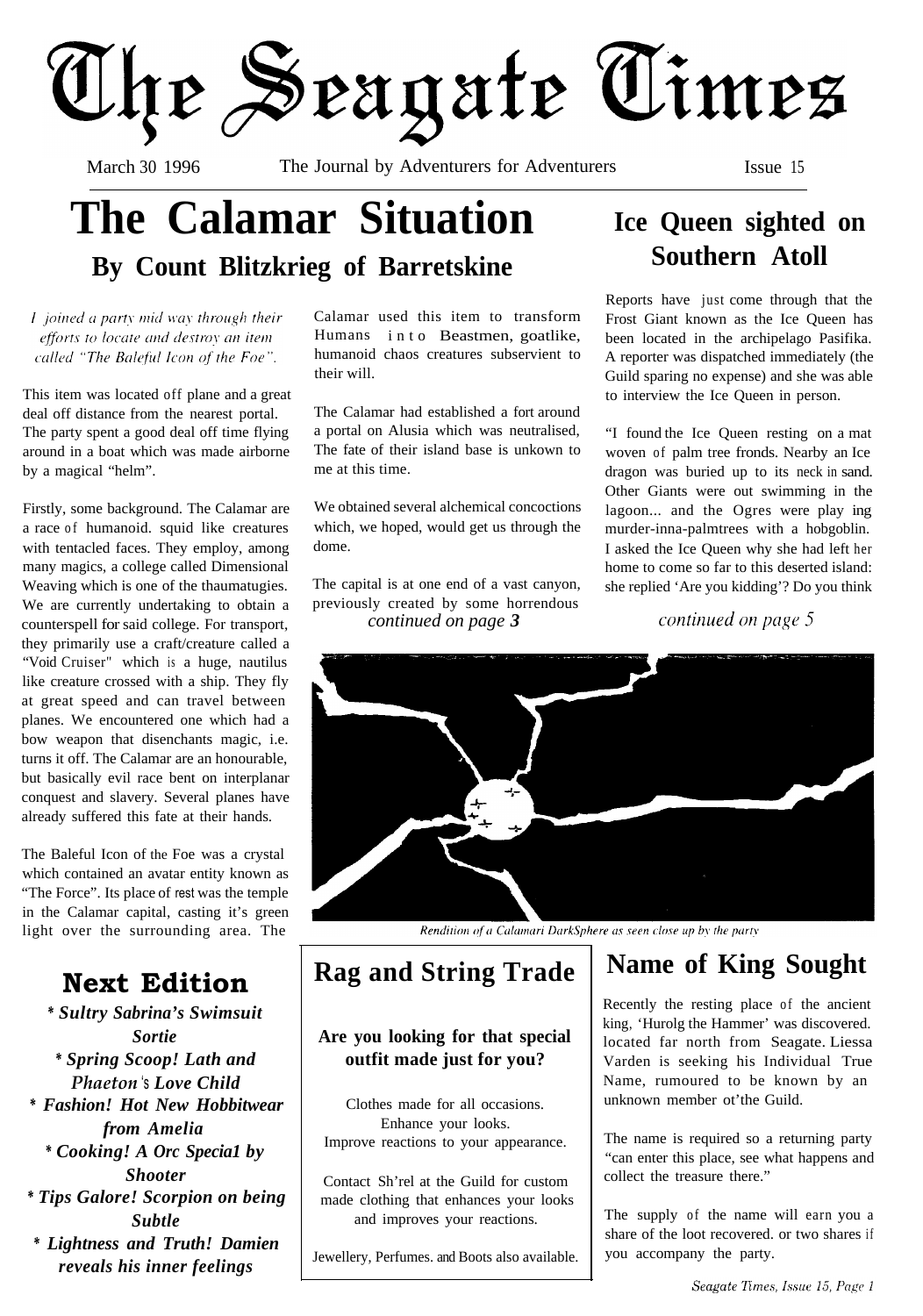# **Seagate** News

### **New Envoy Appointed to Tac**

A new Guild envoy to the Adventurers Guild of Tac has been appointed by Guild Security. Ptolemy, described in the guild registers as a "journeyman celestial shadow mage", takes this position after three years of adventuring. Guild Security is keeping quiet on his sudden appointment, replacing as it does the long standing appointment of Sir Randolph Scott. a Knight of Brastor with family links in Tac and amongst the plainsmen of the Sea of Grass. When asked about the change, Sir Randolph said "no comment", although he was obviously not impressed.

"Guild Security is extremely happy to find a secure place for Ptolemy," a Guild Security representative said. "Tac is several thousand miles from Seagate, and we feel Ptolemy will represent his and our best interests there. Guild Security has a large file on Ptolemy's exploits, and everything we know about him suggests he will go far in his new position."

It is possible Ptolemy's senior patrons at the Guild may have helped him get this position. Before adventuring, Ptolemy served as Engleton's servant for two years. However Engleton said "I didn't help him get it [the envoyship]. But the further away he is, the better he can serve Guild interests." Guild Security is also adamant that Ptolemy's currently incurable blindness (caused in a recent mission in an undisclosed city in the Duchies) will not be a problem in his new position. "The little scum doesn't need to see to get into trouble," one of the junior members of Guild Security admitted.

The appointment is for three years, although it may be reduced for good behaviour.

#### **Available**

Learn to swim today. Be safe in the water. Individual training in swimming and water survival techniques available.

Permanent Waters of Strength and Healing also for sale. Prices negotiable.

Aqualina Water Mage.

## **Witch causes Death, is Sorry**

The octagenerian wiccan Esmerelda was given a caution and a reprimand by the Guild on her very first adventure after her carelessness caused the (unfortunately permanent) death of another starting character, a beginner hobbit mind mage going by the name of "The Great Loudini".

Jokingly referred to as "The Great Loony" by his comrades, Loudini suffered the unfortunate accident of being eaten by an Ice Dragon when the dog he was tied to at the time ran off into the distance dragging Loudini behind it, on account of the fact that it had succumbed to a Fear spell of Esmerelda's.

Esmerelda appeared very contrite when interviewed by our Guild reporter. "I'm sorry I caused his death", she said, abandoning her accent for a brief period (to our intense relief. "Of course if he hadn't woken up the dragon in the first place, or had remembered that he had a knife to cut himself free, things may not have ended up so terribly tragic".

Shedding a few tears, she admitted that she hadn't reatised that he was tied to the dog at the time. "It was very foggy," Esmerelda wishes to advise Guild members that she'll try not to do it again, and that she is available for making potions and amulets. "I'm most upset by the fact that his death will prevent me from being eligible for the star of Alusia, for saving the rest of us from the dragon. He can be consoled by the fact that he gave his life, albeit unwillingly, to save our own".

The dog survived in perfect health. When asked if another character will be sought to replace Loudini, a spokesman for the Guild Council said "We feel he was irreplacable." Said Esmerelda, "He shouldn't have eaten all my gingerbread and then maybe I would have remembered him." A tribute is to be drunk at the Guild mess-hall after the next meeting; toasts will be proposed to "The Great Loss."

#### Wanted

Hands of a convicted murderer, hanged on or around a night of the full moon.

Generous remuneration for quality merchandise.

Arkham the Warlock.

#### **Fizzgig's House** of Frippery:

fine silks to the discerning

Finest spider silk cloth made into designer garments to order. Discount for adventurers, Also silk rope and silk rope-saws. Come see our extensive range and, competitive prices.

#### **Blitzkrieg is looking for YOU!**

Blitzkrieg wishes to speak with all the guild members who were with him on the dungeon bash to Smackbottomthwaite all those years ago regarding the talking sword we found.

Bozo, Pim and Finn were amongst our number.

### **Join up Now!**

Warriors, Mercenaries, Adventurers, hugs, Privateers, Looters, Pillagers. and other honest decent souls,

Swear allegiance to Saydar and see the Baronies.

Unique Opportunity - don't miss out!

#### **Tours begin late '97**

Inquiries to *Legion of Fog* Newhaven Office

### **Adventuring News in Brief**

Sir Don has been turned to stone. he was dead at the time.

Dunlen & Axy enduranced by a rat

Sh'rel trampled and killed by Pegasii, even worse, loosing her good looks in the process atbeit temporarily.

Scorpion asked the party leader if he can sneak around, Axy says "OK, but BE CAREFUL". Scorpion opens a door, beyond which is nothing but a swirling mass of the unknown, no floor, no ceiling nothing but something swirling around ( actually pure mana). Scorpion reached out to touch the unknown and pulled his arm back minus the hand, and an increasing amount of blood.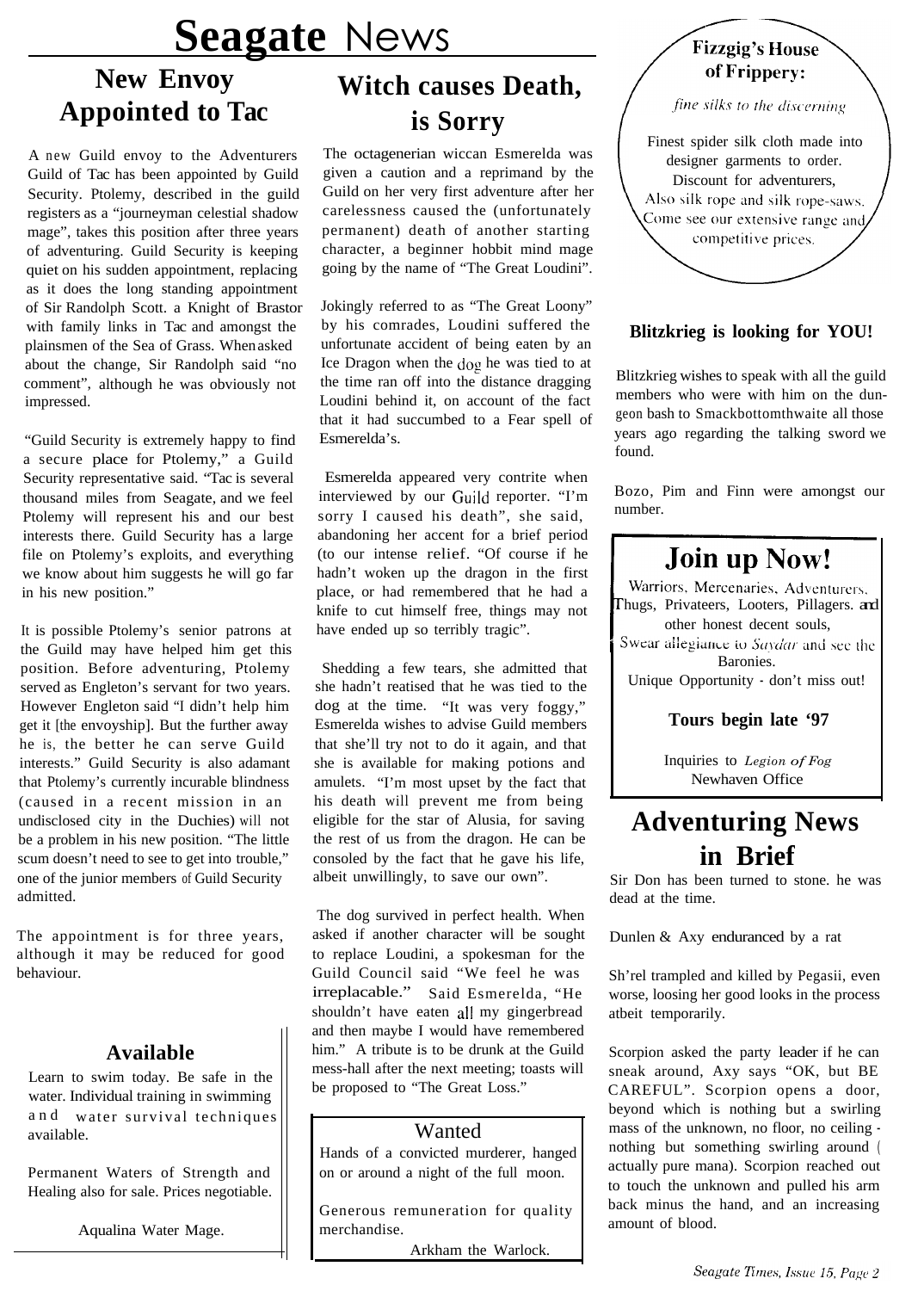#### **What's hot and what's not**

#### **Hot**

Namers Earth Elementals Herbalist Potions Volcanoes Surviving Xool Lord Azure Seacroft Sabrina [ed: She was last night!] Ptolemy

**Not**

Namers (if you're a Calamar) Harpies Coulder Kraken Dragons Father Rowan's Sermons Out of control Dark Sphere\

#### **The Calamar Situation**

continued from page 1

weapon used long ago. The whole, vast city (7 leagues across) is covered by a 100' thick crystal dome.

After a great deal of flying about looking for information. the odd skirmish with the Calamar and having talked to a number of dragons inconsistently high for your average adventure. we attacked the city, with the aid of one of the aforementioned dragons of the green, mind mage variety. We agreed to meet it at the portal on the plane of destination, While en route. we were attacked by two contingents of the enemy each numbering two large. metal, crab war machines with fire bolt throwers and 20 infantry accompanied by mages. All the infantry had been cursed with deafness to avoid being controlled. One contingent was quickly dealt with, and the other tled.

The dragon arrived late at the meeting point after having a tussle with something *it* described as a *large* insect. We did not ask for details.

We used cloud transport to approach the city, then glided down. The dragon got summoned away and the last we heard of him through the mind speech was screaming, followed by the mind speech ceasing. We landed on the dome, applied the substances and found that we could tunnel through. Our air elemental was banished at this point. We tunnelled through and glided down towards the temple. By a stroke of luck, we detected an invisible, mind mage force wall and all but one of us avoided it. He crashed into it, slid off and plummeted into the temple 250' below. He got better later. One of our number was mental attacked but we pushed onward. As we engaged the enemy Calamar on the temple. a dark sphere made it's presence known. We replied with a double effect, rank 20 whirlwind vortex and an agony. I flew through a whilrwind vortex ward on my way in towards the spectre which had come up out of the pit which the Icon had gone down moments before. We dispatched the enemy

with ease and found that an iron lined tunnel descended into the temple. We decided that there was no way in hell that we were going into this death trap. so we flew down to the base of the temple.

We proceeded to tunnel our way down through the cities many, hive like layers until we exited into another large. open space at the bottom. We glided down and entered the temple through the 300' high, 500' wide entrance. We walked along the entrance under vast tapestries until we reached the central room of the temple. There were four large, sparkling, jellyfish like creatures (we later discovered they are called Battle Hellises) hovering around a large bowl shaped recess in the floor where the Icon rested. Combat was joined. Four Calamar mages warped in and started assaulting us with high ranked spells from inside a damage enhancement put down by one of their number. We took a lot of fire as we closed the distance, including slowness, mental attack, molecular disruption, dragon flames etc.. all enhanced. We closed the distance and found out how brutal the Battle Hellises were and concentrated all forward firepower upon them. The Icon also attacked us with mind mage spells throughout and the Heliises fired energy bolts at us. After a short and expensive struggle, we vanquished the enemy. We then destroyed the Icon with ice bolts, shattering it into shards which proved to have a damnation aura on them. We then banished ourselves back to Alusia.

The Calamar have been dealt a serious blow and their presence upon our plane should be somewhat lessened by this. They now have a great and well founded hatred of Namers, especially the ones that wear red dragonskin armour.

Yours, Blitzkrieg.

### **The Silken Web**

The rumours have been confirmed and Scratch will give birth to Ptolemy'\ love child soon.

A certain dwarf of unsavoury smell, but colourful personality recently had an interesting afternoon in Innesburg.....in the afternoon. he was treated to a French screw by a rather pretty professional. In the evening, he returned to his room to be greeted by the question from Strontium, his male roommate "Do you want to tw ig and root'?". We remain astounded.

There is a rumour that Brian the Red, the noted Dwarven Guildmember, has taken to the higher arts. He was seen performing ballet under the pseudonym "Orlando" for a high-ranking Royal Troubador at a secret location deep within the Fleschenheim woods, He wore a smart red and green ensemble tailored especially for him at one of the most exclusive shops in Innesburg. Perhaps there is a sensitive soul lurking within the Warrior. after all.



**In the Line of Duty**

*Activities of the Unlucky* Arm cut off Had both eyes poked out Eaten by a Kraken (didn't get better) Eaten by a Dragon (didn't get better either) Had shadow stolen permanently $(5)$ Lost reflection permanently (3) Had heart turned to ice Had heart cut out (2) Had soul stolen (2) Changed race Misplaced deceased party member Befriended an undead Turned to stone (2)



Have you seen this "kitten"? Reward offered. All enquiries to guild security.

Seagate Times, Issue 15, Page 3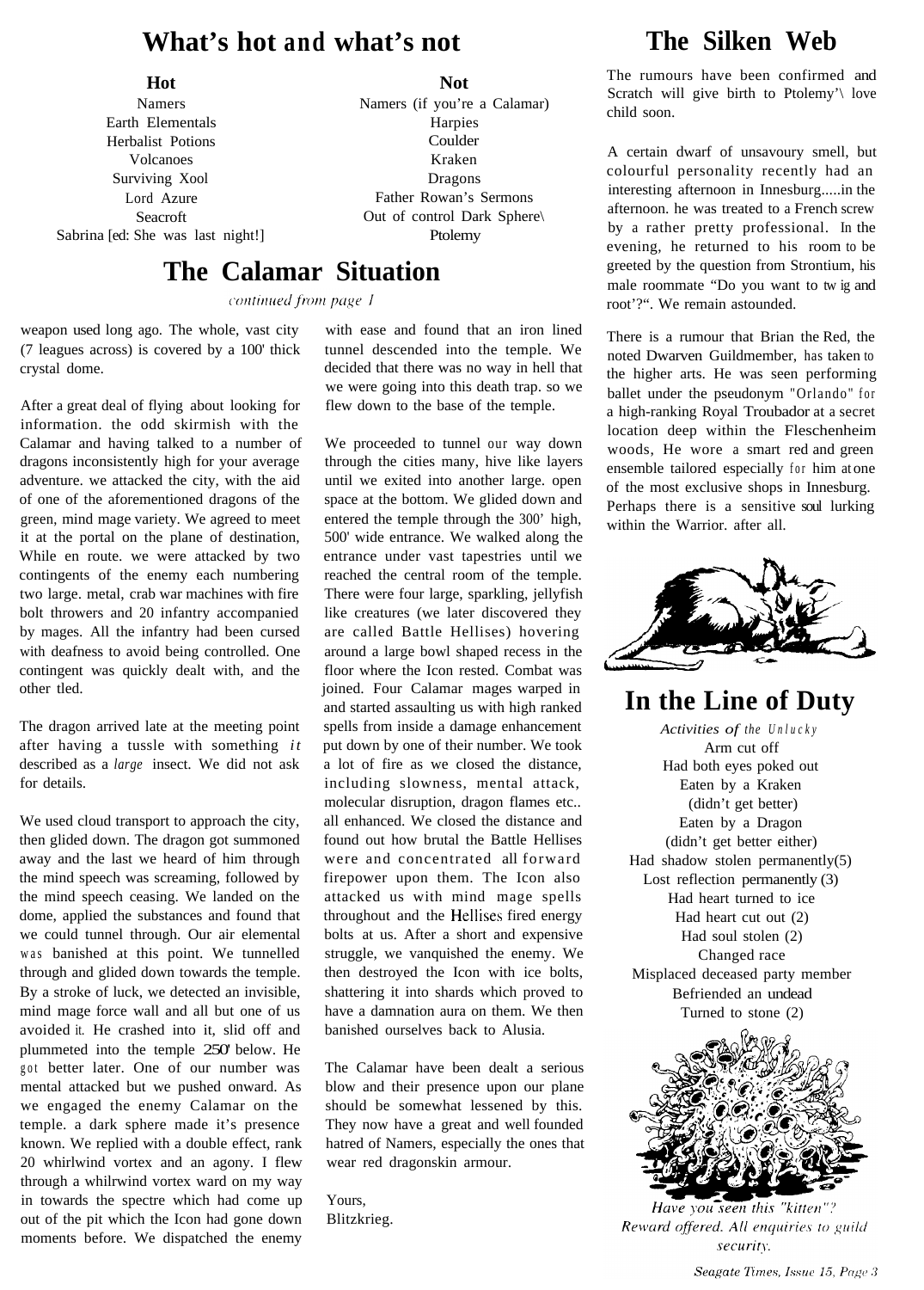#### **Is This Our Future?**

Our Guild party visited the Shadow-plane of Time in the performance of our mission this quarter. After a period of wandering through greyness at a variety of different speeds we found themselves in a ruined city. After noting a few landmarks we recognised it as Seagate. There were differences, however, notably four monumental edifices of an obviously religious nature. which must have dominated the city. These buildings appeared to be the foci of the devastation. As we investigated the rubble, looking for signs and symbols. we found them to be temples to each of the Powers of Light.

However, we were being led to the Guild buildings. A roughly circular breach had been smashcd through the bridge over the Sweetwater. Which, by the way, was the cleanest and clearest I've ever seen it. Through the hole we could see a massive statue of Raphael upside-down in the river. We marvelled at the force that could have cast such a huge hunk of marble half-way across Seagate.

Detect Aura on the wharf piles gave us the date. It was over three thousand years since that piece of wood was part of a living tree.

As we approached the Guild we saw roiling multi-coloured clouds rising over the hills to the south. Mana Storm! We ran for the gates. which were open before us. The Guild buildings seemed relatively untouched by the devastation. and the Storm passed over and around us. We were safe under the Shield which was protecting the Guild. The main meeting hall seemed unchanged aside from the names on the roll of honour which now covered five walls. it seemed that many of them died defending the guild in some great calamity. After that, in spite of our leading, we had to satisfy our curiosity in the Guild Library. How did this come about'? What had caused this'?

The answers were there. in the Guild Journals. The four temples had been erected to the Powers of Light, and then their priests, had in their arrogance summoned those Powers through ritual magic. In so doing. they had created a rift. The Powers of Darkness had followed, and there was war. The Guild fought to send the Powers back, and succeeded, but not without cost. The structure of the plane was so weakened in the vicinity of Seagate that Mana Storms swept the area of humanoid life. Those who could, fled. Those of the Guild who were left, escaped to Terra Nova, where they probably still survive.

We believe that what we saw was one possible future, not the only future. However, we believe that it was a warning, and we publish it here, in the hope that it shall be read and not forgotten.

### **Harpies ambush Party**

*The fighting between the Guild and the harpies escalates into open raiding*

The continuing feud between the Guild and the harpies to the west has taken yet another turn of the worse with the harpies ambushing a party white they rested at Amba. Both Father Rowan and Athelston were killed and taken in the raid but were later rescued by a brave counter offensive launched by Naden and Jedburgh. "We managed to breach their hideout at Buzzard Rock", reports Jedburgh, "they were driven off and seven of them were last seen fying south into the high mana area, along with are large number of gargoyles. The bodies of Father Rowan and Athelston were recovered, the priest having been systematically tortured and mutitated. Three harpies were killed and the party was able to bring two back to the Guild.

The Duke has issued a warning to the Guild to find a "final solution" to the harpy problem. and use all necessary force to protect the citizens of Karzala,

### T'ana Starflower. Party Leader. **Eaves Dropping**

"You're a pacifistic" Isilith to Dido

"Wot are you doing with that bound dark Elf?" Scab replies "It's just for recreatioal purposes, we're not into distribution."

After being complimented on an intelligent plan Thorn replies "Oh no, I'm a natural blonde."

#### **Beyond the Grave**

*The permanently dead speak out*

S'korcha, another recently departed guildmember has a some parting words. Me'd likes ta spank da party, them bein; Ptolemy, Scratch, Kern, Sabbath, Merthac and Uric for lettin me appere in this 'ere rag.

It's not da wayz I wanted to go, being eat'n, under water, and not a flame in sight! I ope to see ya soon. In fact I'mz tellin da fotks 'ere ALL about yooz and dey ar rooley keen in meeting you all.

Well fings to do, people to kill, hobbits tat.

p.s. regardn dem "heal'n" potions that yooz nikked off me body, da "S.A.G." markins don't stand for Seagate Adventures Guild,

### **Alchemist Shopping List**

All prices in sp and are for fresh and magically unsullied ingredients from 'wild' entities or plants collected in the correct ritual manner. A lesser price may be paid for imperfect ingredients.

#### **Blood**

Dragon Goblin Ogre Pegasus Unicorn **Powders** Dragon Bone Dryad Hair Gargoyle Horn Leprechaun Hair Unicorn Horn **Items** Basilisk Eye Gryphon Feather Manticore Tait Roc Feather Scorpion Tail (minimum 1 " long) Hippogriff Wing **Plants** Black Mushrooom Fire Lilly Snow Lilly Sp<sup>der</sup> Plant Mandrake Root

**Adventurers wishing to go hunting any of these or collecting any bounty ingredients must see Master Gosfred at the Seagate Alchemist Guild (Restored ), Southhill, New Seagate.**



"Just try and collect it!"

#### **The Forge**

Fire College Investeds including Rank 10 Dragonflames now available. Weaponsmithing to Rank 6. We'll even invest them with Weapon of Flames. It' there's one thing those Undead don't like, it's a flaming weapon in 'em! Or try our famous Double Crossbows for double the impact!

#### **Contact Flamis or Basalic**